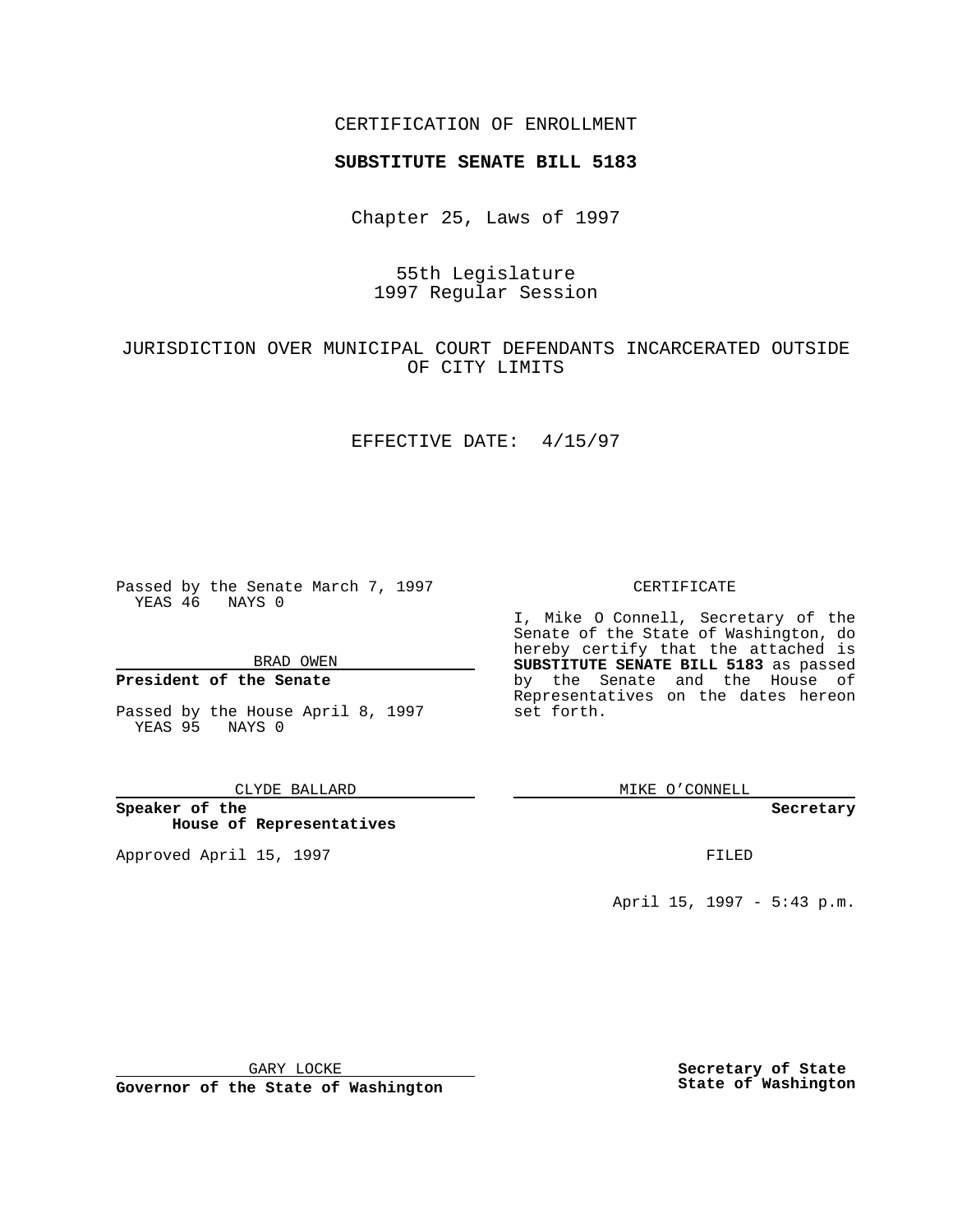### **SUBSTITUTE SENATE BILL 5183** \_\_\_\_\_\_\_\_\_\_\_\_\_\_\_\_\_\_\_\_\_\_\_\_\_\_\_\_\_\_\_\_\_\_\_\_\_\_\_\_\_\_\_\_\_\_\_

\_\_\_\_\_\_\_\_\_\_\_\_\_\_\_\_\_\_\_\_\_\_\_\_\_\_\_\_\_\_\_\_\_\_\_\_\_\_\_\_\_\_\_\_\_\_\_

Passed Legislature - 1997 Regular Session

### **State of Washington 55th Legislature 1997 Regular Session**

**By** Senate Committee on Law & Justice (originally sponsored by Senators Roach, Fairley and Winsley)

Read first time 02/06/97.

1 AN ACT Relating to a municipal court defendant incarcerated at a 2 jail facility in the county but outside the city limits; amending RCW 3 35.20.100; and declaring an emergency.

4 BE IT ENACTED BY THE LEGISLATURE OF THE STATE OF WASHINGTON:

5 **Sec. 1.** RCW 35.20.100 and 1984 c 258 s 71 are each amended to read 6 as follows:

 There shall be three departments of the municipal court, which 8 shall be designated as Department Nos. 1, 2 and  $3((\div)$  PROVIDED, That)). 9 However, when the administration of justice and the accomplishment of the work of the court make additional departments necessary, the legislative body of the city may create additional departments as they are needed. The departments shall be established in such places as may be provided by the legislative body of the city, and each department 14 shall be presided over by a municipal judge. However, notwithstanding 15 the priority of action rule, for a defendant incarcerated at a jail facility outside the city limits but within the county in which the 17 city is located, the city may, pursuant to an interlocal agreement under chapter 39.34 RCW, contract with the county to transfer jurisdiction and venue over the defendant to a district court and to